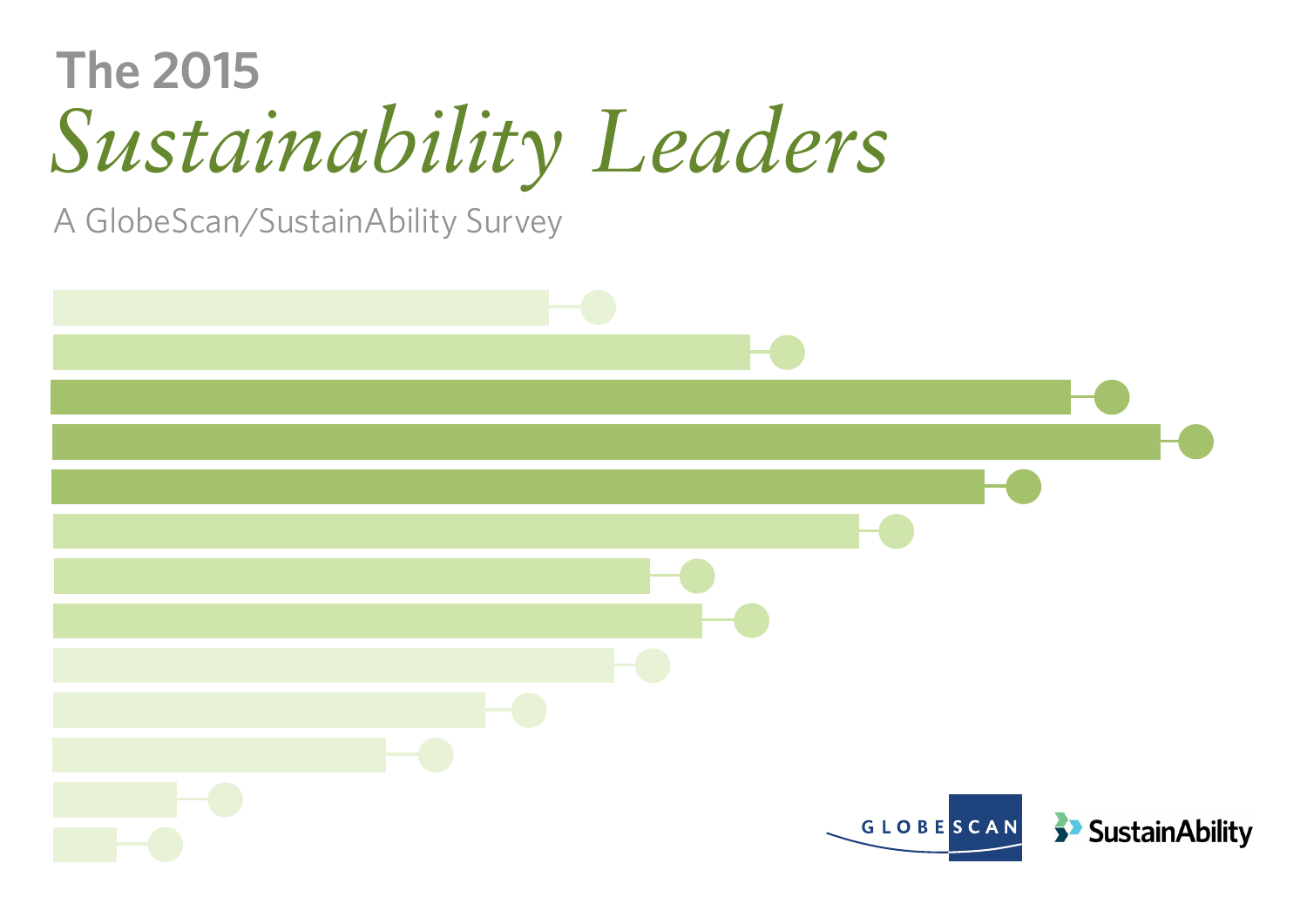### *Contents*



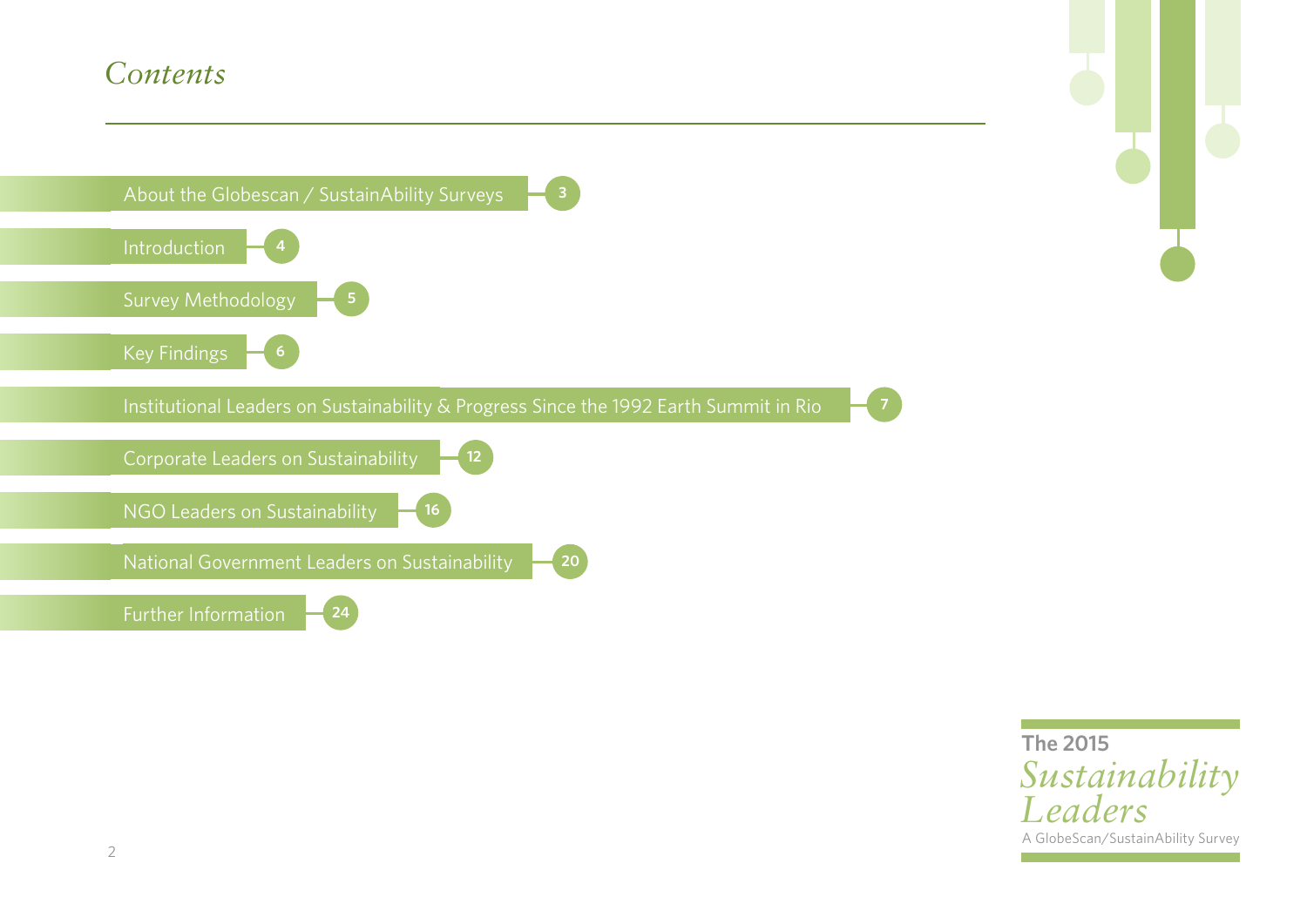The GlobeScan / SustainAbility Surveys offer a unique, collaborative platform that uses research-driven insights, including targeted surveys of the most influential thought leaders in the sustainability arena from over eighty countries, to explore the biggest sustainability challenges.

The thousands of stakeholders surveyed include leading sustainable development experts and practitioners from five sectors:

- Corporate
- Government (including multi-lateral institutions)
- NGOs
- Institutional (e.g., academics)
- Service (e.g., consultants, media)

The GlobeScan / SustainAbility Surveys are in field around four times each year, and provide a regularly updated expert perspective on a range of timely topics.

You can download all the latest surveys from the [GlobeScan](http://www.globescan.com) or [SustainAbility](http://www.sustainability.com) websites.





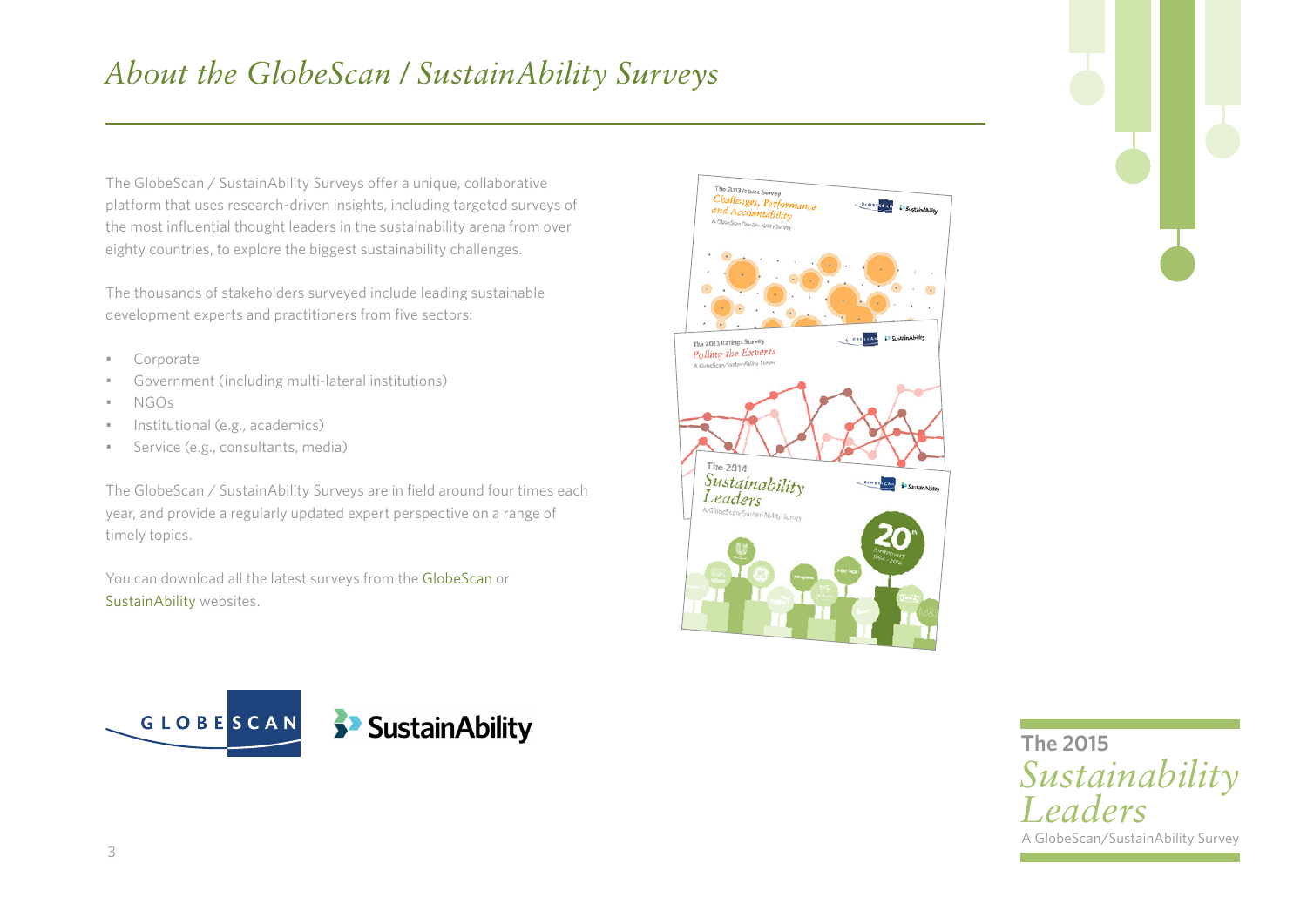### *Introduction*

More than two decades ago, government leaders, scientists, NGOs and other change makers gathered in Rio de Janeiro for a historic summit that would set the direction of sustainable development (SD) for years to come. Since the Earth Summit, progress on climate change and sustainability has been uneven, and, many will argue, disappointing. As the date of the United Nations climate change conference in Paris approaches, the global community is facing another seminal year, building hopes that the December summit will mark the beginning of a new chapter with ambitious goals and more decisive action.

For this survey, we asked expert stakeholders representing business, government, NGOs and academia across 82 countries to evaluate the progress that various institutions have made since 1992 and reflect on their expectations for the next 20 years. We were not surprised to see in the results the continuation of remarkable achievement by non-state actors, including especially NGOs, which remain in a league of their own. We were also unsurprised by the extremely poor performance of national governments, according to expert stakeholders.

What did surprise us was that stakeholders' expectations for leadership are gradually becoming more balanced across a range of actors. No doubt, this shift is a result of frustration with the poor long-term achievement by state actors. But it is also a reflection of an increasingly complex global landscape with a multitude of actors expected to collaborate on solutions to systemic challenges. In this context, the perceived improvement in the performance of the United Nations is encouraging,

and this leadership will be put to the test later this year when decision-makers gather in Paris.

As usual, in this survey we asked stakeholders about who they consider to be the corporate leaders in the area of sustainability. Consistent with the past four years, Unilever's global reputation among corporations is judged by experts to be unparalleled, with the leadership gap this year widening even further. This is a remarkable achievement by the company, especially since past leaders have tended to falter or be supplanted by others within a few years of claiming the top of the ranking.

This year we also asked about which NGO and national leaders are standing out from the pack, and why. Among NGOs, the World Wildlife Fund (WWF) and Greenpeace emerge as global top-performers and their perceived ability to engage a range of stakeholders once again underscores the critical importance of collaboration for SD progress.

When it comes to national governments, Germany and Nordic countries are believed to outperform other countries on the global stage, but Costa Rica and China are also emerging as strong challengers to European dominance in the SD sphere.

Regardless of whether talking about corporations, NGOs or governments, survey respondents were clear: values are paramount to leadership. Without vision and commitment, progress will remain out of reach. We hope that this report will inspire new thinking, bold action and fresh collective effort.



 $\Delta$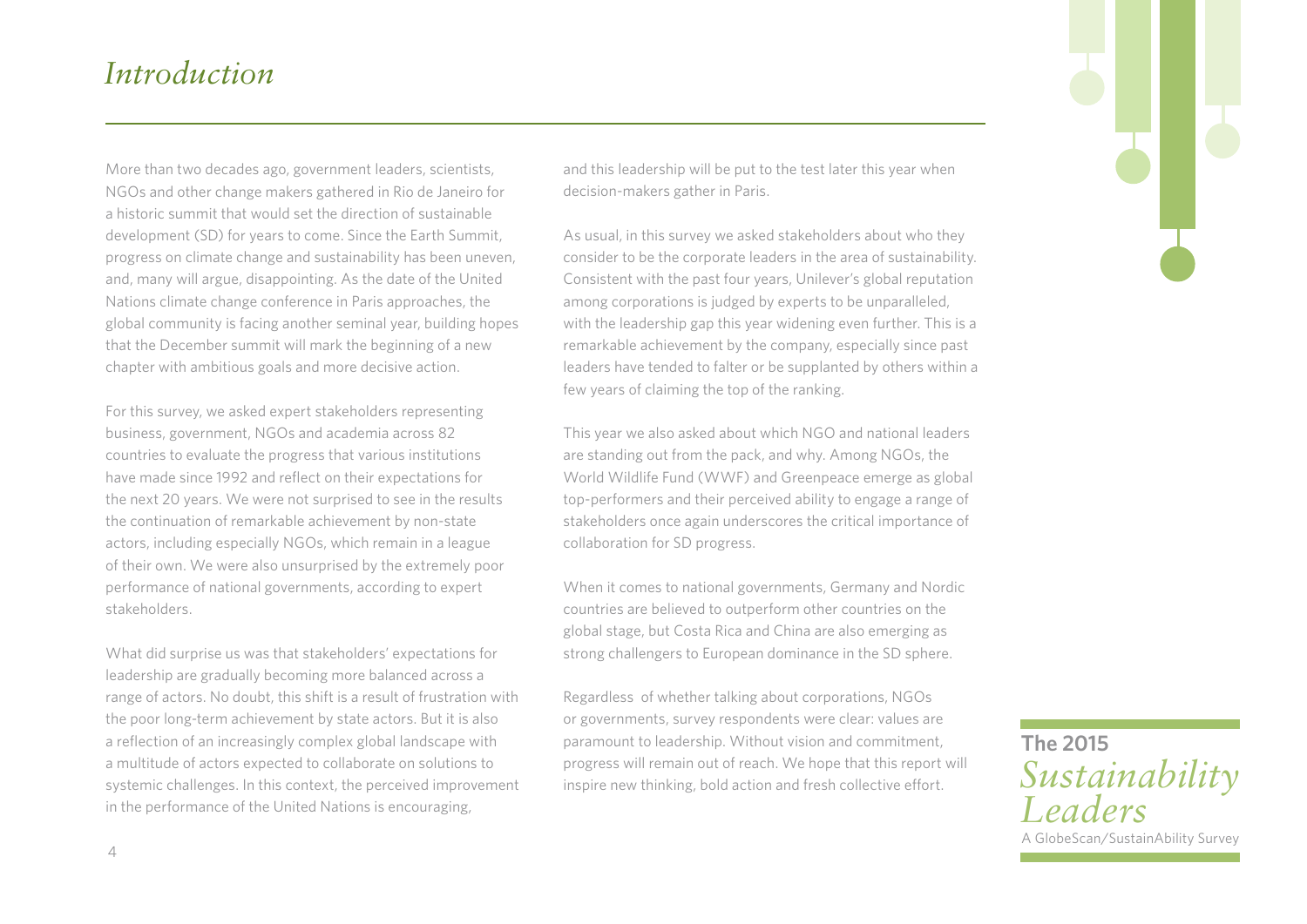| Demographics              | <b>Government</b> | <b>NGO</b> | Academic/<br><b>Research</b> | Corporate | Service /<br><b>Media</b> | <b>Other</b>   | <b>Total</b> |
|---------------------------|-------------------|------------|------------------------------|-----------|---------------------------|----------------|--------------|
| Africa / Middle East      | $\overline{7}$    | 10         | 17                           | 10        | 10                        | $\overline{4}$ | 58           |
| <b>Asia</b>               | 10                | 11         | 26                           | 18        | 17                        | $\overline{2}$ | 84           |
| <b>Europe</b>             | 11                | 41         | 88                           | 82        | 68                        | 18             | 308          |
| Latin America / Caribbean | 11                | 9          | 20                           | 23        | 16                        | 5              | 84           |
| <b>North America</b>      | 20                | 30         | 58                           | 64        | 59                        | 8              | 239          |
| Oceania                   | 5                 | и          | 17                           | 9         | 5                         | 6              | 43           |
| <b>Total</b>              | 64                | 102        | 226                          | 206       | 175                       | 43             | 816          |



• 816 qualified sustainability experts completed the online questionnaire from March 17 to April 7, 2015.

- Respondents were drawn from: corporate, government, non-governmental, academic/research, service/media, and other organizations.
- Experts surveyed span 82 countries in Asia, Africa / Middle East, Europe, North America, Latin America / Caribbean, Australia / New Zealand, and comprise a highly experienced respondent pool:
	- 69 percent have more than ten years of experience working on sustainability issues.
	- 24 percent have five to ten years of experience.
	- 7 percent have three to four years of experience.
	- Respondents with less than three years of sustainability experience have been excluded from the results.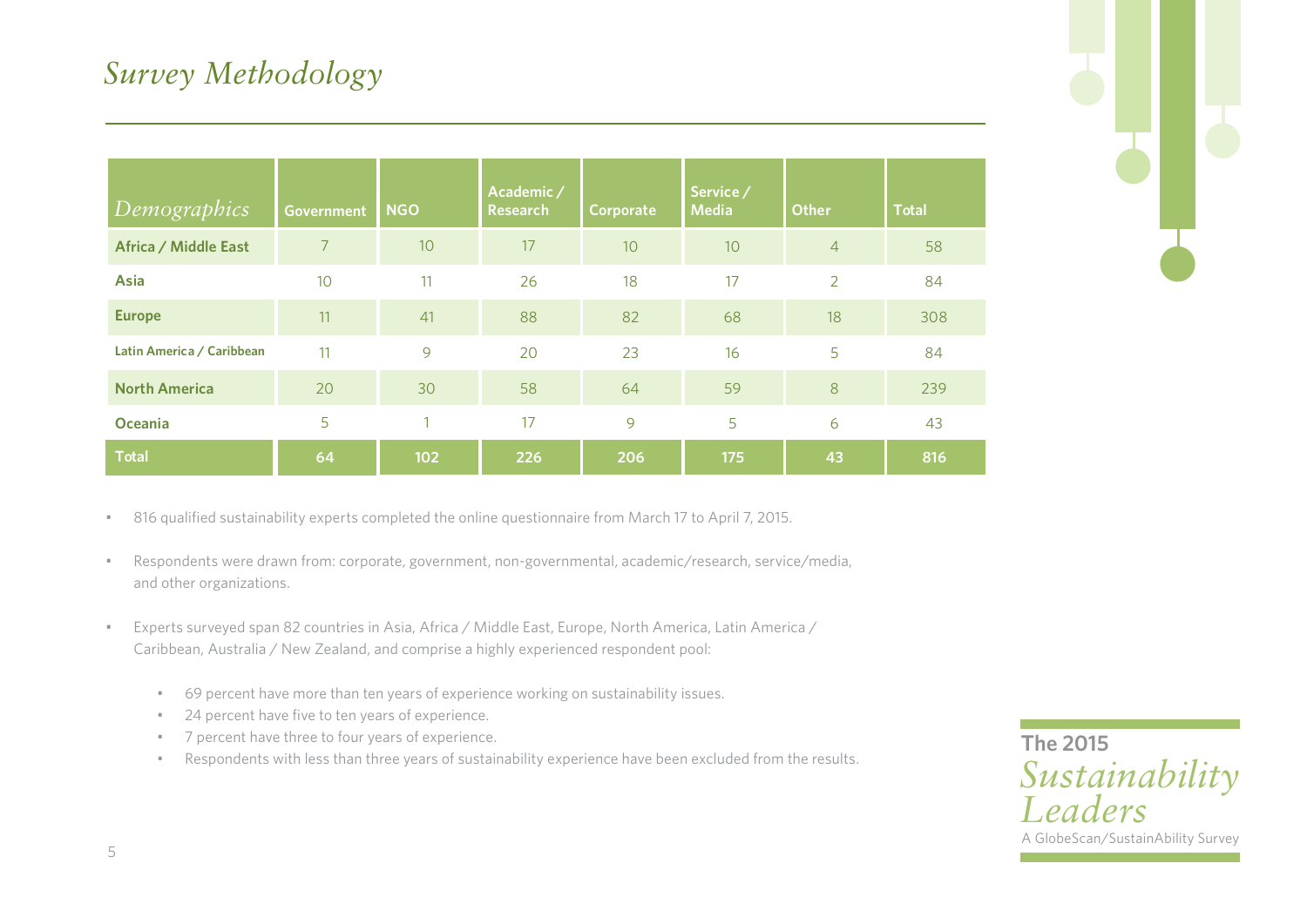### *Key Findings*

- Non-state actors continue the trend of significantly outperforming all other organizations on their SD leadership record. The contribution of NGOs since the 1992 Earth Summit in Rio is ranked highest by polled experts, followed by social entrepreneurs, academic institutions and social change movements.
- The leadership of national governments since 1992 is ranked lowest and is viewed negatively by close to two-thirds of respondents. The United Nations is the only actor who receives higher scores compared to three years ago when experts were last asked the same question.
- While national governments continue to face the most pressure to lead on SD issues, since 2012 expectations have become more balanced across a range of actors. Expectations for governments to lead have decreased, with other actors—e.g. the private sector, NGOs, the United Nations — now expected to more evenly share the responsibility.
- Perceptions of performance and expectations for leadership remain deeply misaligned. The discrepancy is most pronounced for state actors, who are expected to be at the helm of driving the agenda but whose perceived performance is very poor. In contrast, NGOs are not expected to lead but their perceived contribution is stellar.
- In terms of corporate sustainability leadership, for the fifth year in a row Unilever tops the rankings of corporate sustainability leaders with the leadership gap widening each

year. The company holds its top position in all regions of the world with the exception of Latin America and Oceania, where Natura and Interface, respectively, are considered by experts to have the best reputation.

- WWF and Greenpeace alternate in the top position in NGO leadership rankings across different regions of the world. Experts believe that the ability to effectively engage a range of stakeholders and drive collaborations is the defining attribute of a leading NGO.
- Country leadership rankings are dominated by Germany and Nordic governments, with Costa Rica being the highestranked country outside of Europe. China's status as an emerging leader on SD is confirmed by its No. 8 position on the global list and reputation being most prominent in the eyes of experts from Asia and Oceania.
- While the ability to engage and collaborate drives the reputation of NGOs, polled experts primarily measure the leadership performance of governments and companies by how well their values align with sustainable development. Close to a quarter of respondents also now believe that corporate leadership requires integration of sustainability into the core business model. For governments, effective action on energy and climate change is viewed as the second most-important quality of a sustainable development leader.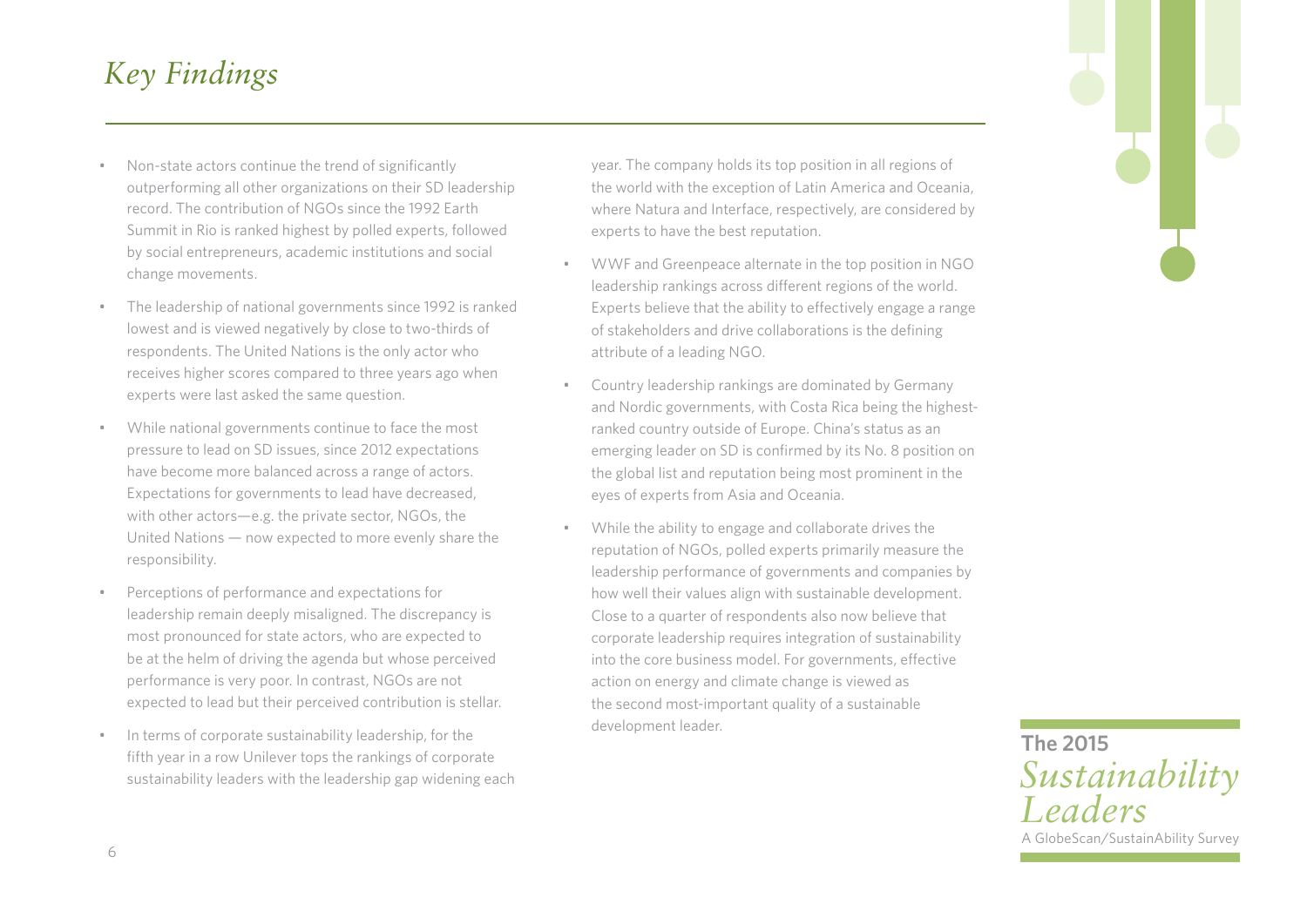

# *Institutional Leaders on Sustainability & Progress Since the 1992 Earth Summit in Rio*



*Sustainability Leaders* **The 2015**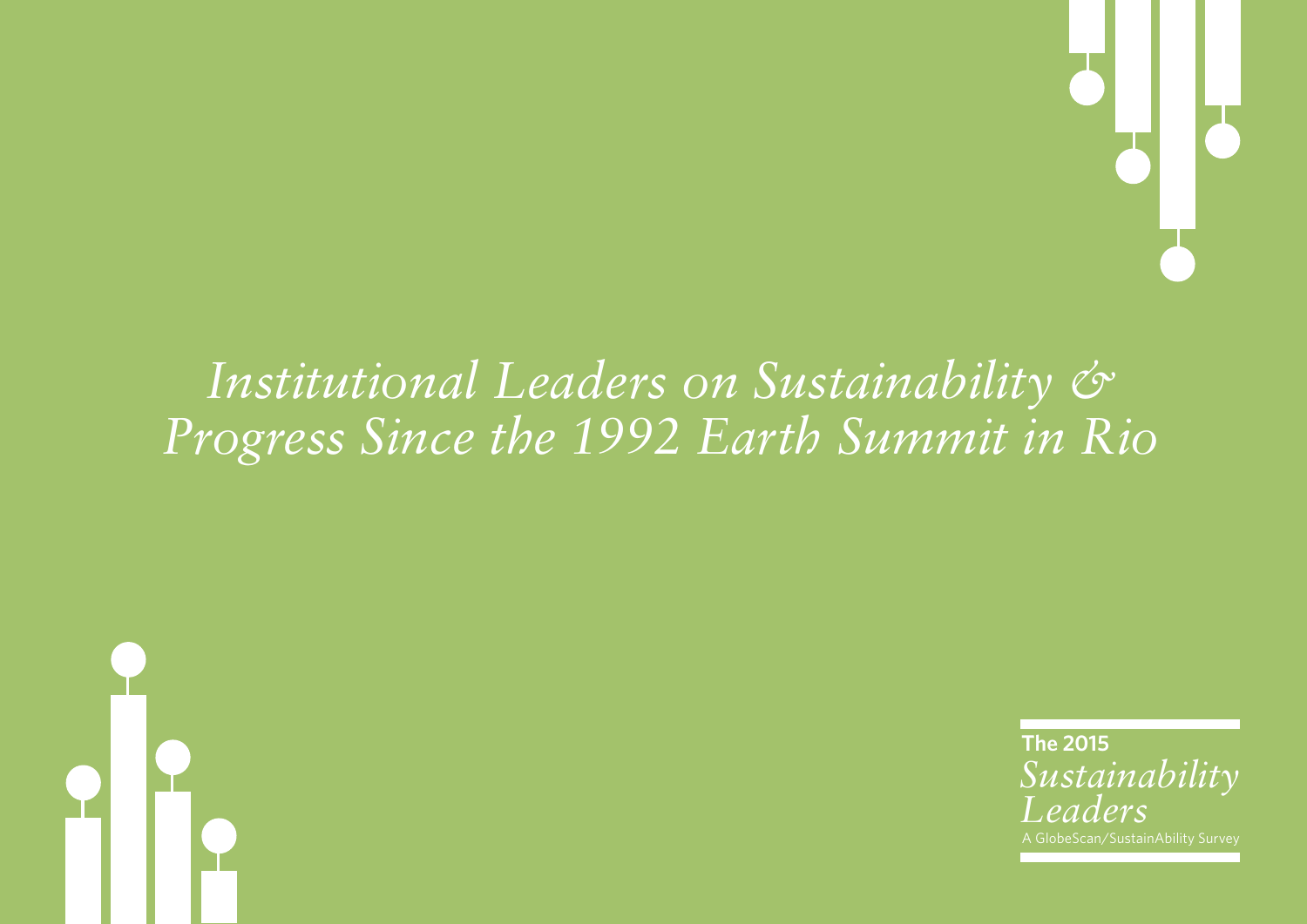## *Advancing Sustainable Development Since Rio: Non-State Actors Set the Bar for Excellence*

Non-governmental actors have played a leading role in advancing the sustainable development agenda since the 1992 Earth Summit in Rio. Polled experts believe that NGOs have outperformed all other organizations by a wide margin. They are closely followed by social entrepreneurs, academic institutions and social change movements. Only a small fraction of respondents positively view the contribution of national governments, who ranked the worst on the list of 11 types of organizations. The performance of the private sector is also ranked relatively low.

"Excellent" vs "Poor"

Social entrepreneurs

The United Nations

Private sector

City/local governments

Multilateral organizations

National governments

International financial institutions

NGOs





### *Question*

How would you rate the performance of each of organizations in terms of its contribution to progress on sustainable development since the 1992 Earth Summit

*Please use the 5-point scale 5 is "excellent").*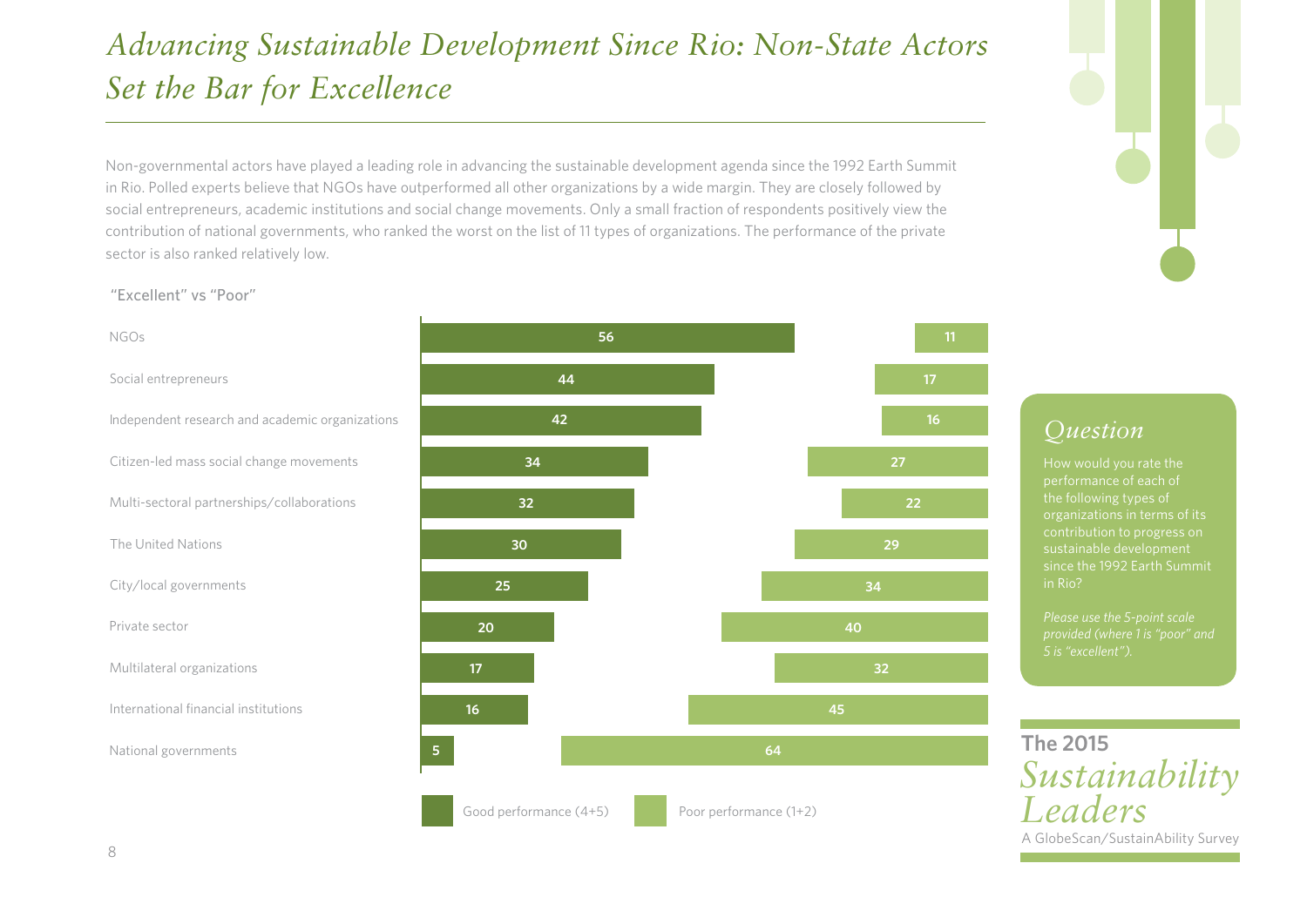## *Leadership Since 2012: Only the United Nations Makes Gains on Perceived Contribution to SD*

Compared to 2012, experts' view of the performance of most institutions has slackened somewhat. One exception is the United Nations, which is considered to be performing better. The perceived performance of NGOs remains the same.

### "Good performance" (4+5)

#### NGOs

Social entrepreneurs

Independent research and academic organizations

Citizen-led mass social change movements

Multi-sectoral partnerships/ collaborations

The United Nations

City/local governments

Private sector

Multilateral organizations

International financial institutions

National governments





### *Question*

performance of each of contribution to progress on sustainable development since the 1992 Earth Summit

*Please use the 5-point scale*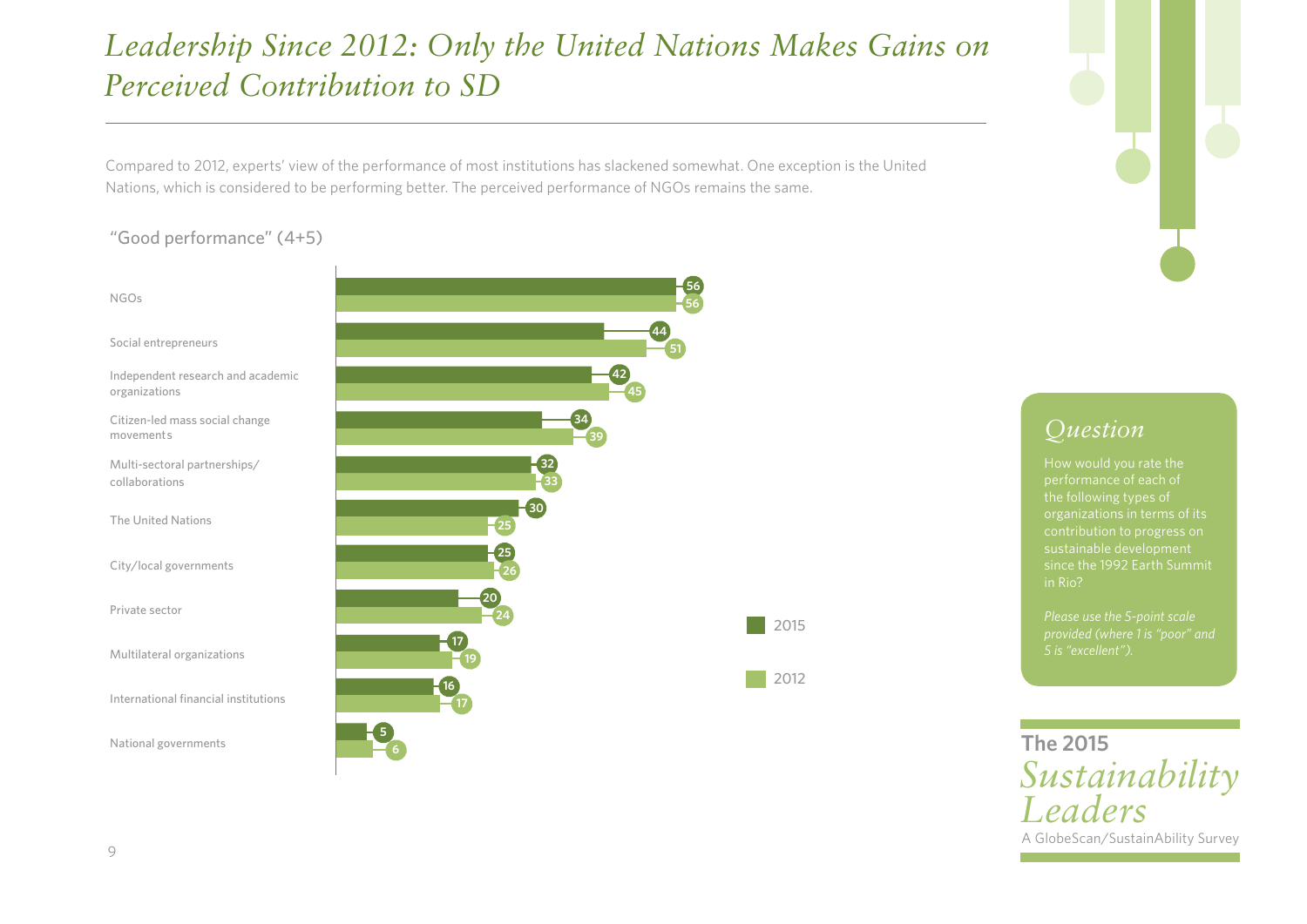## *Spearheading the Sustainable Development Agenda: Governments, Companies Facing High – but Slightly More Balanced – Expectations*

National governments continue to face the most pressure to lead on sustainable development issues. However, since 2012, expectations have become more balanced across a range of actors. Expectations for governments to lead have decreased, with other actors – e.g. the private sector, NGOs, the United Nations – now expected to more evenly share the responsibility.



#### Prompted, Total Mentions

## National governments Private sector Multi-sectoral partnerships/collaborations The United Nations Citizen-led mass social change movements City/local governments NGOs International financial institutions

Multilateral organizations

Independent research and academic organizations

Social entrepreneurs



*Question*

should lead the sustainable development agenda over the next twenty years?

*Please select the two most*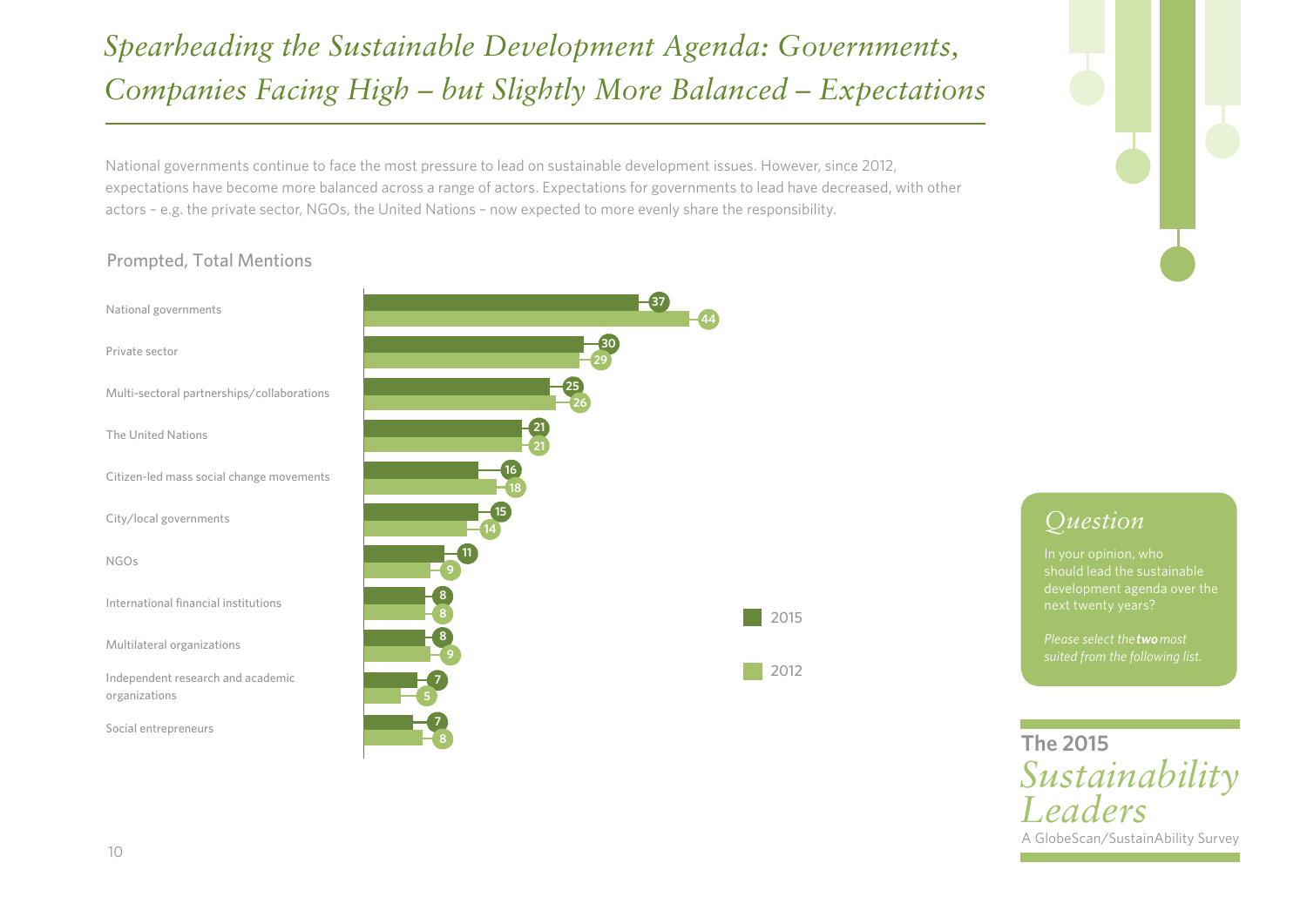## *Expectations and Performance Record at Odds for Governments, NGOs*

Perceptions of performance and potential for leadership remain misaligned. Both national governments and the private sector are expected to be spearheading the sustainable development agenda, but their performance continues to be viewed as poor. Conversely, while NGOs, social entrepreneurs and academics are not expected to be the core drivers of progress on sustainable development, their performance is rated very high by experts. In contrast to 2012, when the UN was viewed by experts as an organization that should lead but at the same time was thought to be performing poorly relative to other actors, new results now place the UN among those best positioned to lead the agenda.



Arrows indicate shift from 2012

### *Question*

How would you rate the performance of each of the following types of contribution to progress on sustainable development since the 1992 Earth Summit

*Please use the 5-point scale* 

should lead the sustainable development agenda over the

*Please select the two most* 

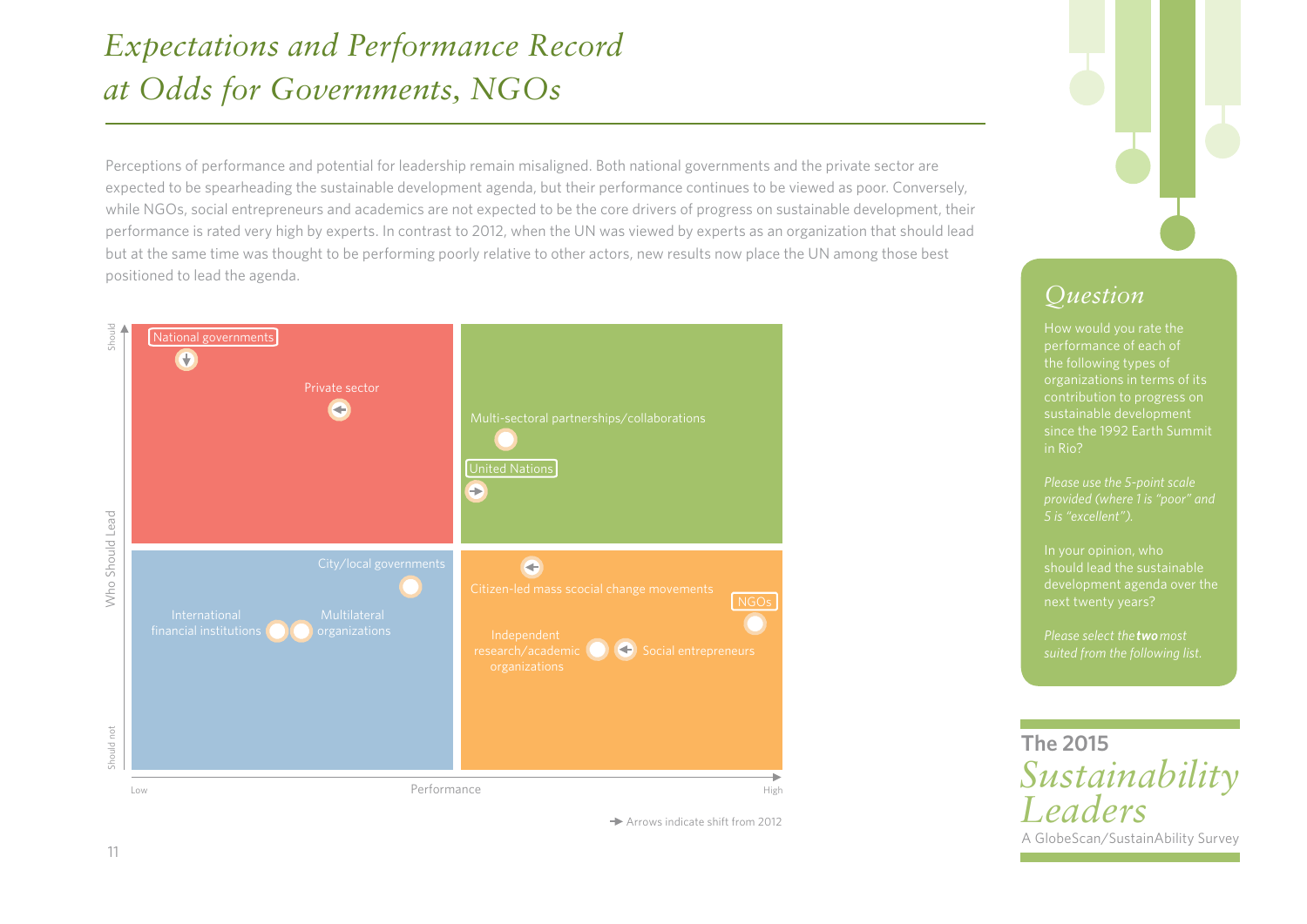

# *Corporate Leaders on Sustainability*



*Sustainability Leaders* **The 2015**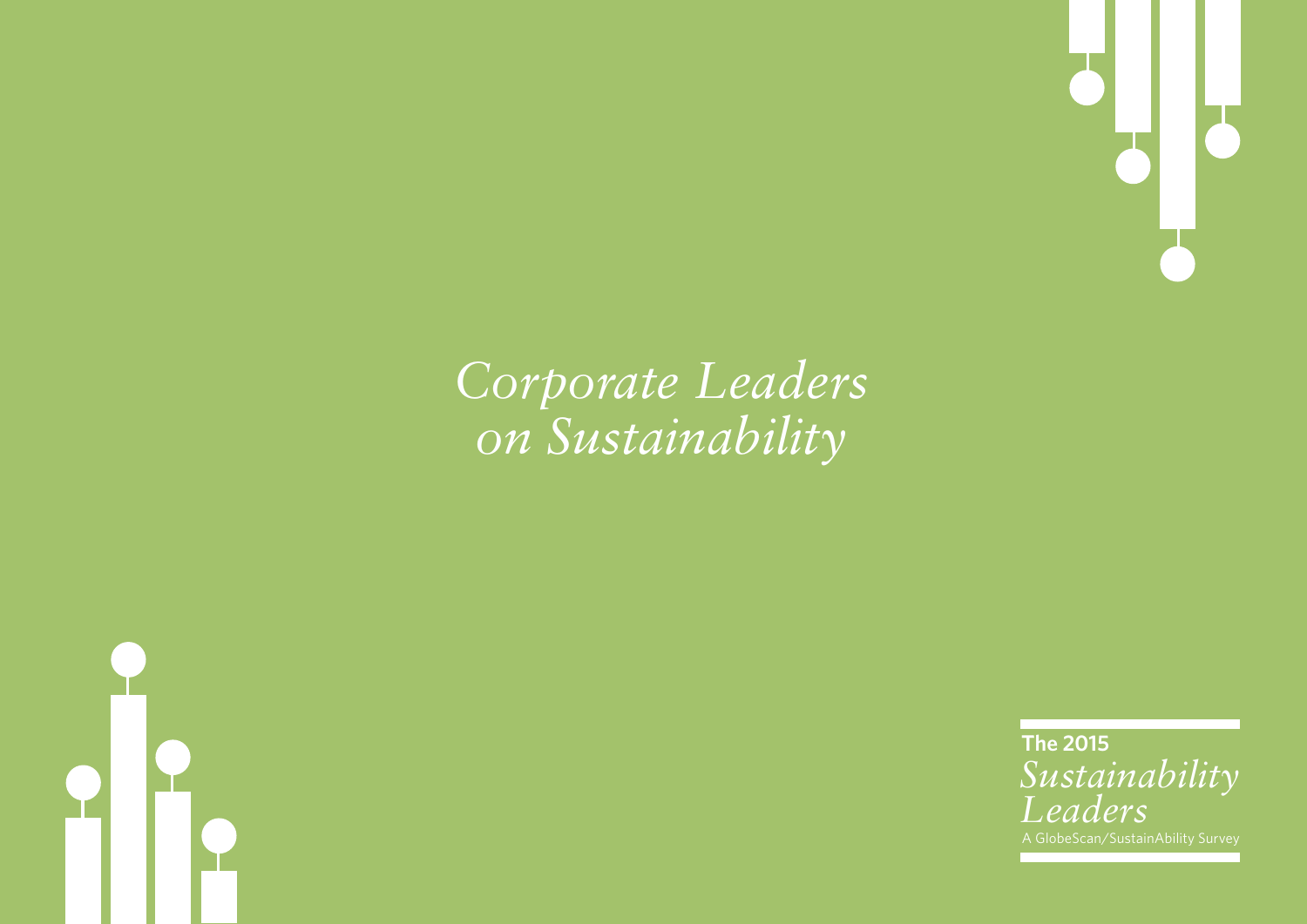## *Unilever Widens Leadership Gap, Leaves Competitors Behind*

After dominating our corporate sustainability leadership ranking for more than five years, Unilever has further improved its position and is now ahead of competitors by 27 percentage points. Patagonia, the only other company to be mentioned by more than 10 percent of

#### % of Experts

experts, remains in second place.



### *Question*

What specific companies

*Please enter a maximum of 3 companies in the spaces* 

*Sustainability Leaders* **The 2015**

A GlobeScan/SustainAbility Survey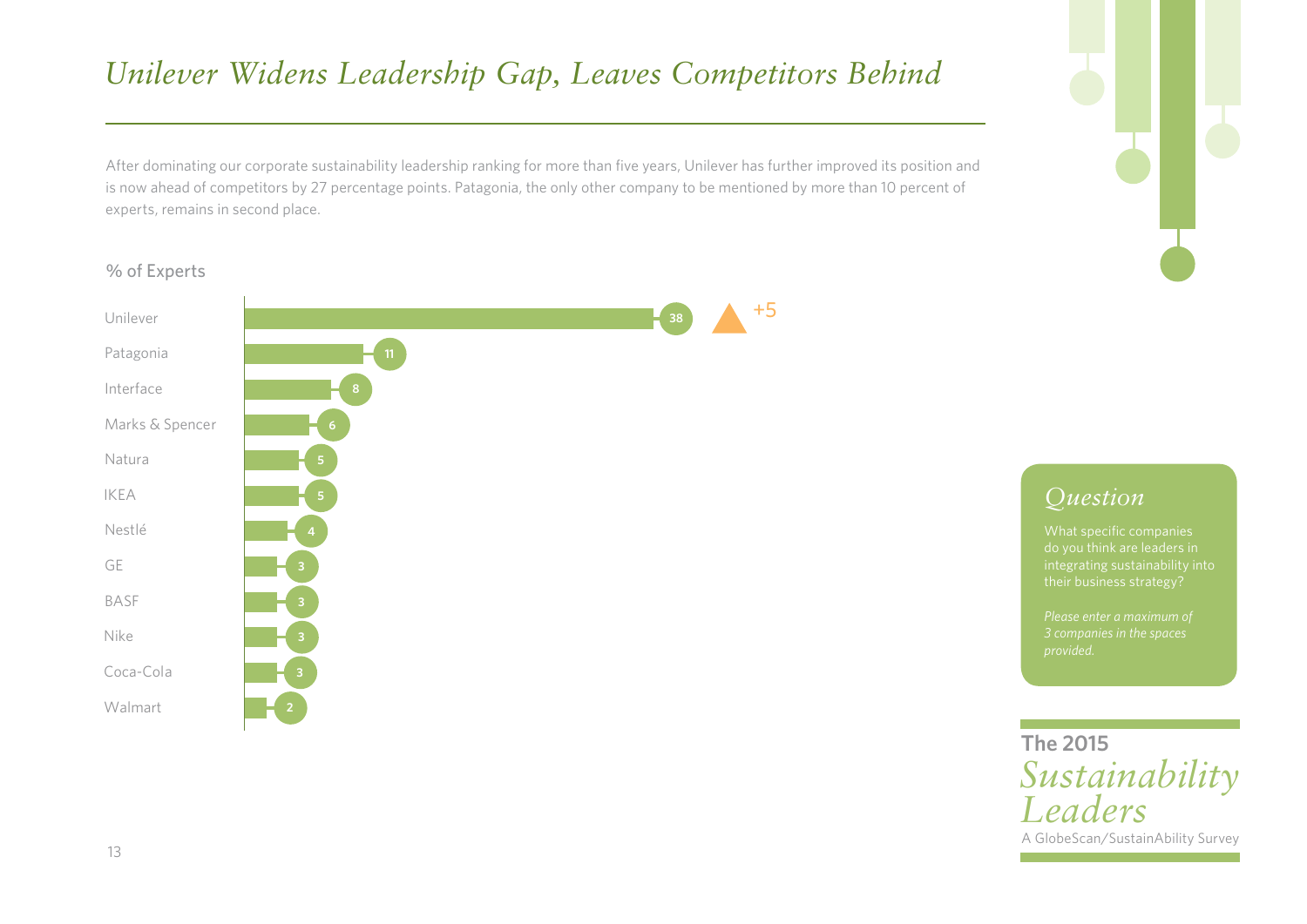## *Corporate Leadership Patterns Consistent Across Regions*

We continue to see consolidation around a few leadership companies across the regions. Unilever is in a leadership position throughout much of the world, with the leadership margin being the largest in Europe. However, Natura is perceived as the undisputed sustainability leader among Latin American experts, mentioned by one-third, and Interface leads in Oceania.

% of Experts, by Region



A GlobeScan/SustainAbility Survey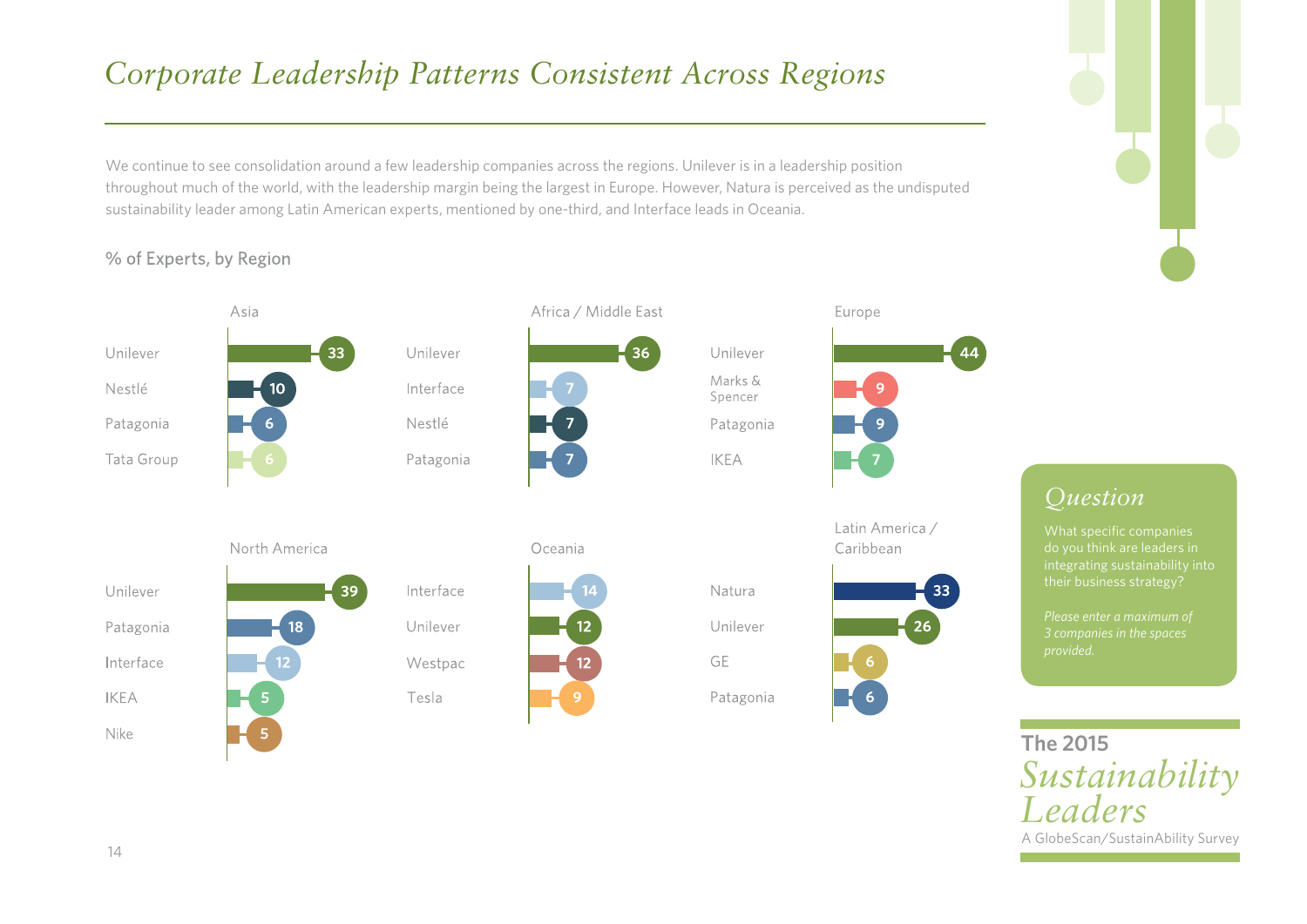## *Values, Business Model Drive Corporate Reputation*

Integrated sustainability values, including the beliefs of executive leadership, are seen as a key marker of corporate leadership. However, an increasing number of experts maintain that corporate leadership in sustainable development is mainly driven by making sustainability part of company's core business model.

#### % of Experts

#### Values

Part of core business model

Sustainable products/services

Results / "walk the talk"

Ambitious targets/policies

Long-term commitment



### *Question*

COMPANY #1 FROM Q3]

*Please enter up to two*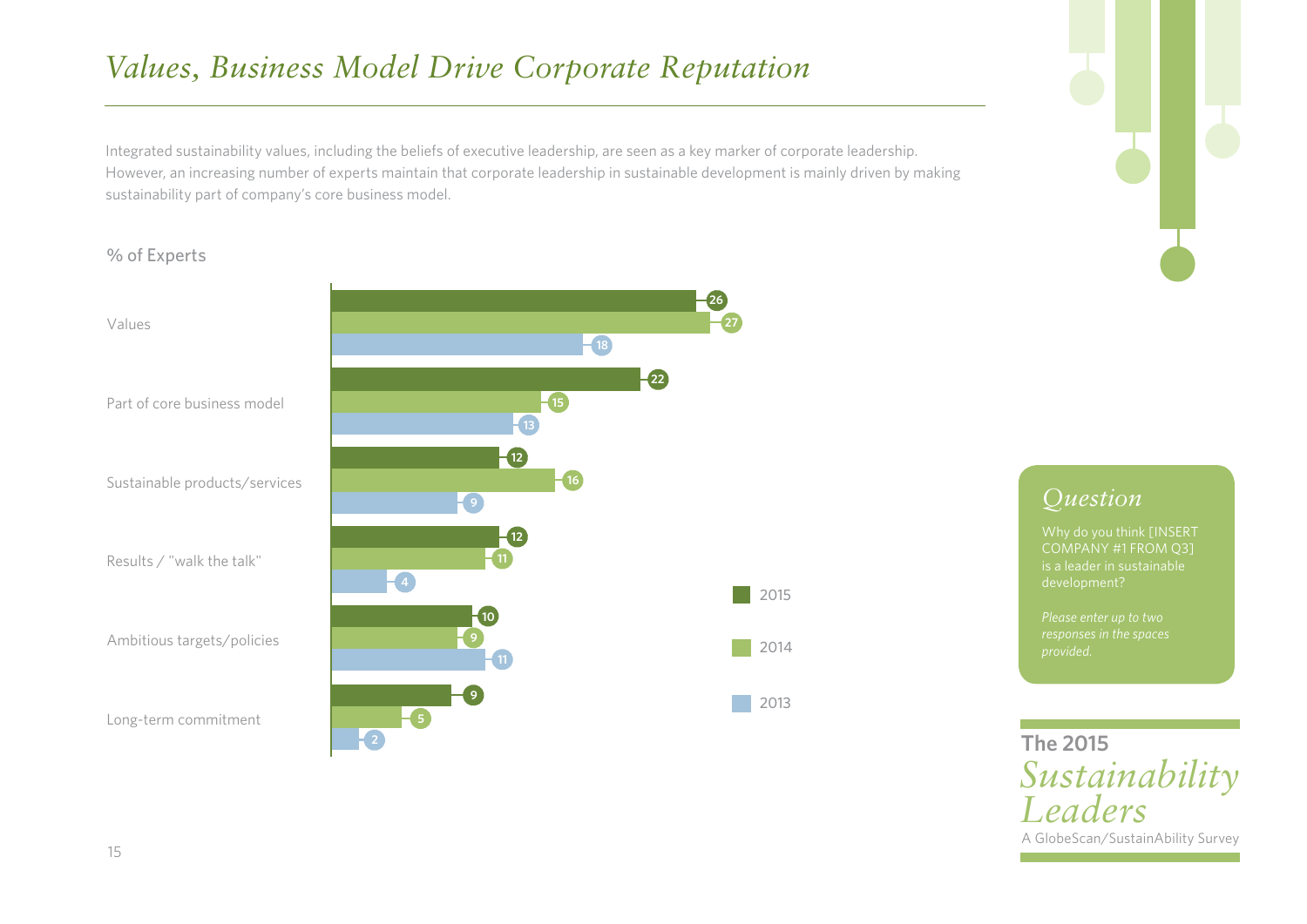

# *NGO Leaders on Sustainability*



*Sustainability Leaders* **The 2015**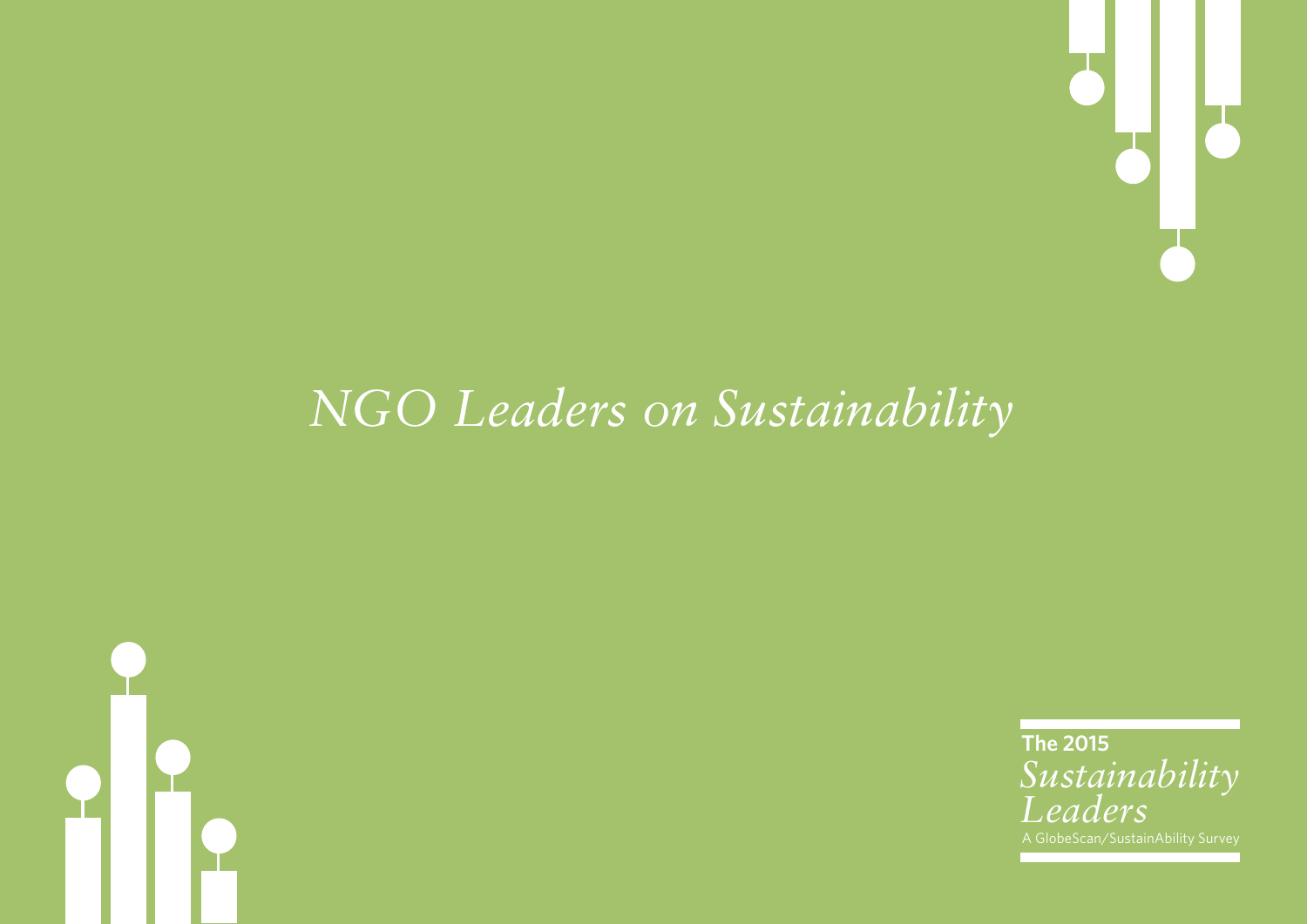## *World Wildlife Fund Leads Rankings of Non-Governmental Actors*

Only a few NGOs stand out as SD leaders in the eyes of experts. One quarter of experts globally mention World Wildlife Fund as a leader in advancing sustainable development, making it a strong presence among NGOs in this space. Greenpeace also stands far ahead of the pack.

#### % of Experts

World Wildlife Fund **25**

Greenpeace

World Resources Institute (WRI) **6**

World Business Council for Sustainable Development (WBCSD) **<sup>5</sup>**

Environmental Defense Fund (EDF) **4**

Friends of the Earth **3**

United Nations **3**

Carbon Disclosure Project (CDP) **2**

Forum for the Future





### *Question*

What specific NGOs do you sustainable development?

*Please enter a maximum of 3*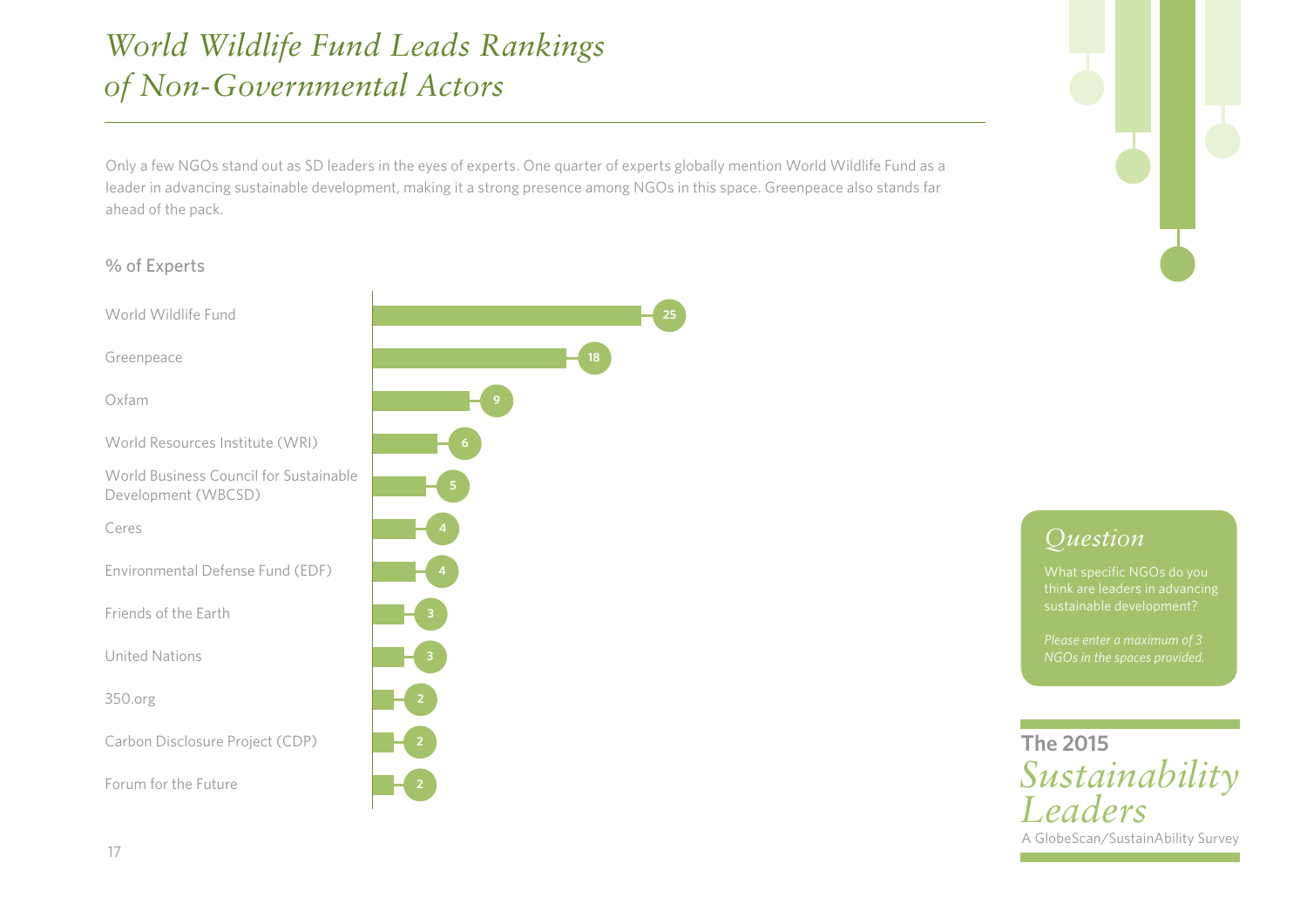## *WWF, Greenpeace Maintain Leadership Position Across Regions*

Experts across the different regions mainly agree on which NGOs are leaders on sustainability, with mostly the same organizations appearing in the top tier. WWF and Greenpeace dominate the space in all regions, with the exception of Greenpeace receiving notably fewer mentions among North American experts. WWF enjoys the strongest reputation among European and Latin American / Caribbean respondents, while the leadership of Greenpeace is most prominent in Oceania.

% of Experts, by Region





### *Question*

What specific NGOs do you think are leaders in advancing sustainable development?

*Please enter a maximum of 3*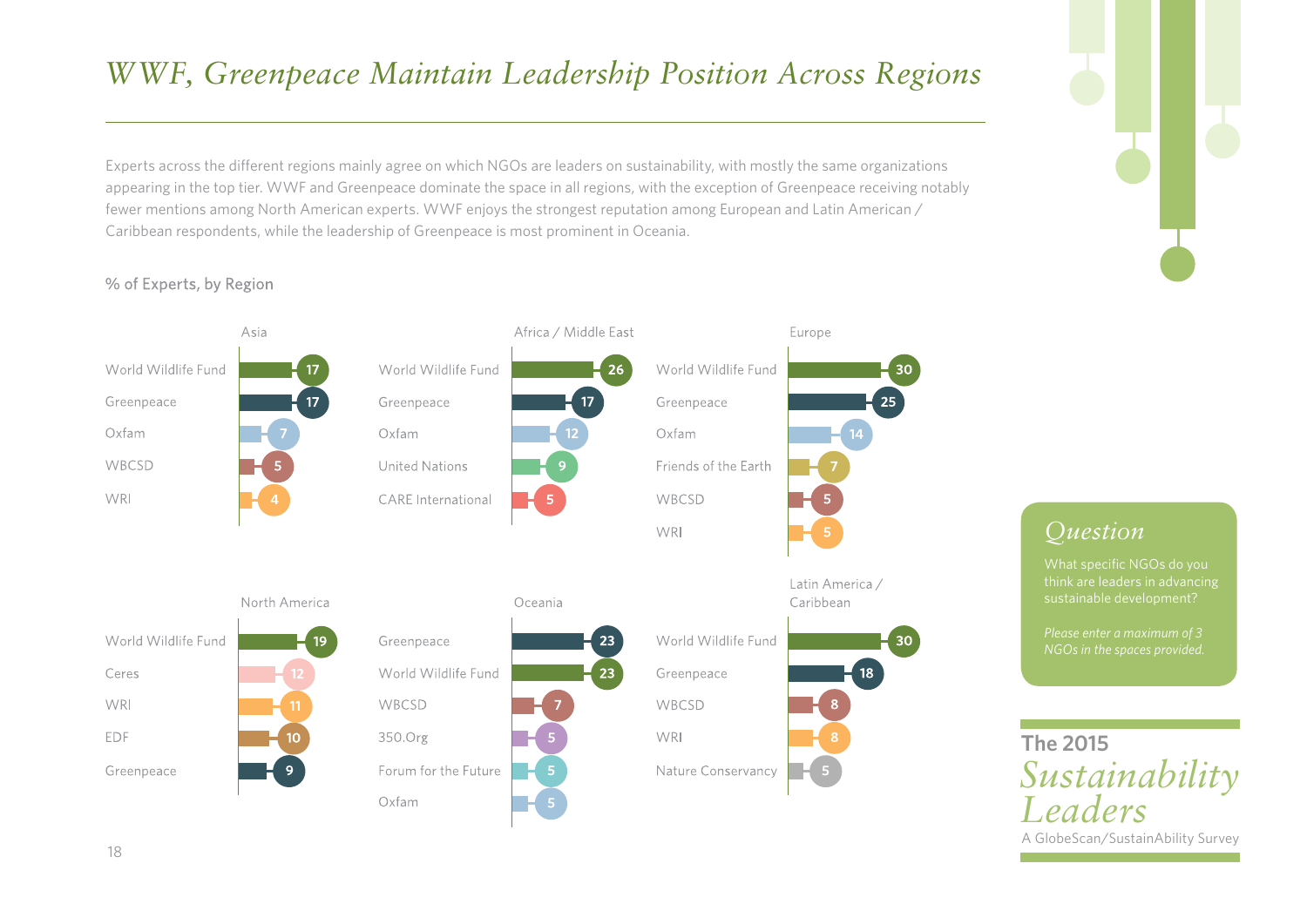## *Engagement and Collaboration Efforts Drive NGO Leadership*

Experts believe that the ability to effectively engage a range of stakeholders and drive collaborative initiatives is the main quality distinguishing NGO leaders, highlighting the growing importance of partnerships in sustainable development. This is closely followed by an organization's ability to exert influence, and the effectiveness and impact of its programs, which was the second most-frequently mentioned attribute of an NGO leader.

#### % of Experts



### *Question*

NGO#1 FROM Q5] is a leader in sustainable development?

*Please enter up to two responses in the spaces* 

*Sustainability Leaders* **The 2015**

A GlobeScan/SustainAbility Survey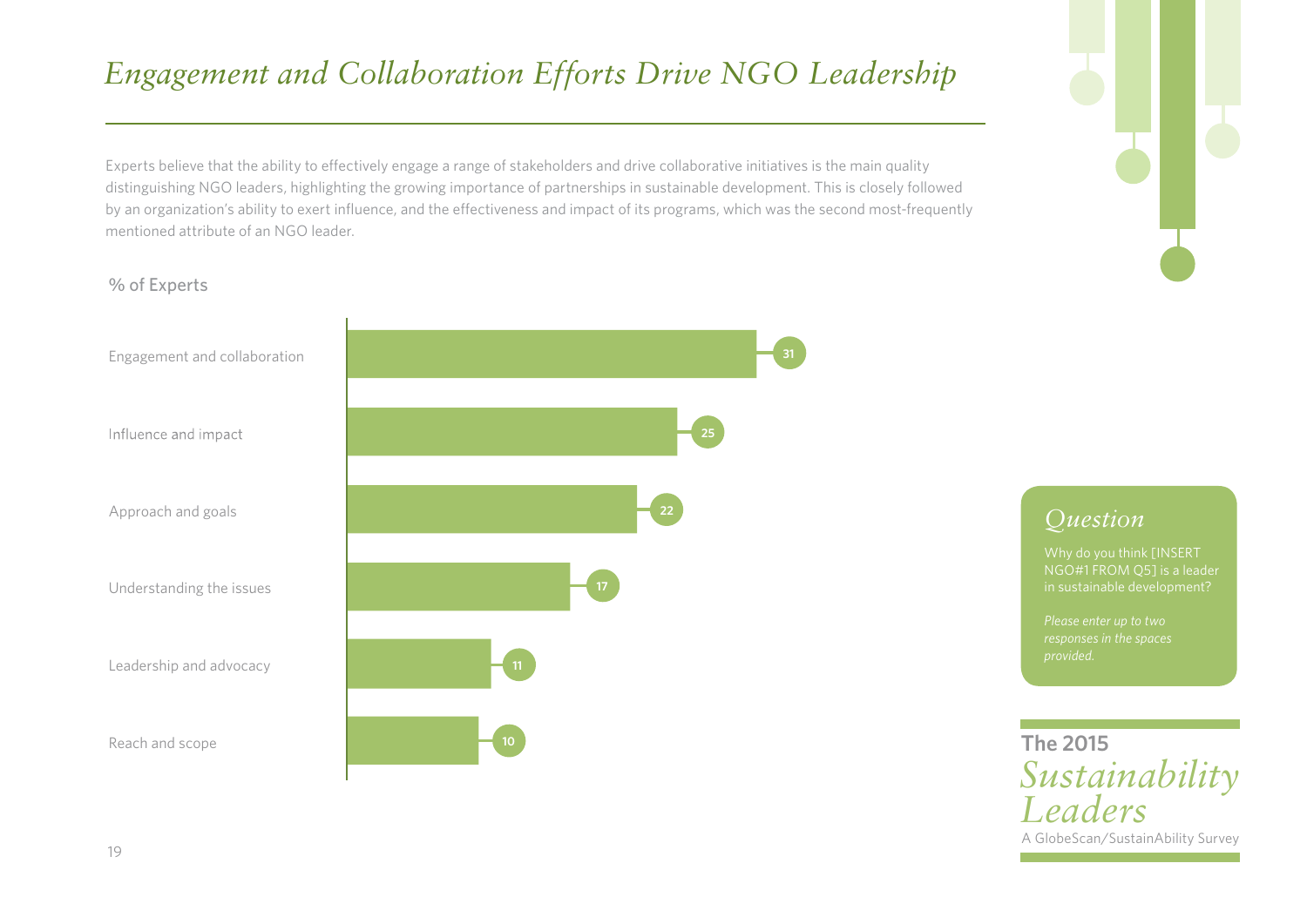

# *National Government Leaders on Sustainability*



*Sustainability Leaders* **The 2015**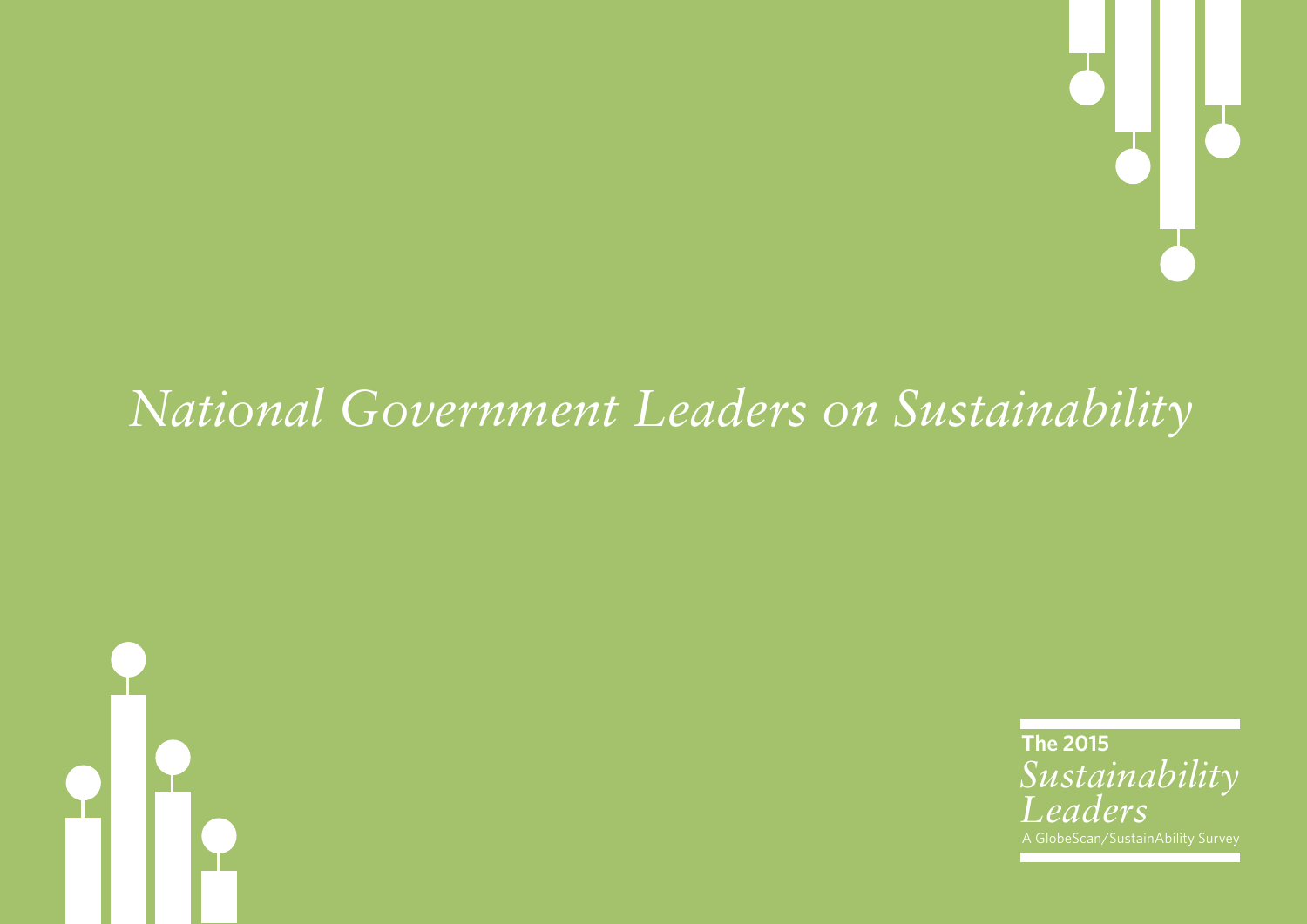## *Germany, Scandinavian Governments Dominate Country Rankings*

Germany is viewed as a SD leader among national governments by one quarter of global experts, ahead of Nordic countries Sweden, Denmark, and Norway, and with the UK rounding out the top five. Costa Rica, almost alone among Latin American countries on experts' radar, stands out in the top tier of national governments leading on SD. China is the highest performing Asian country and appears among the top ten global country sustainability leaders.

#### % of Experts



### *Question*

What specific national are leaders in advancing sustainable development?

*Please enter a maximum of 3*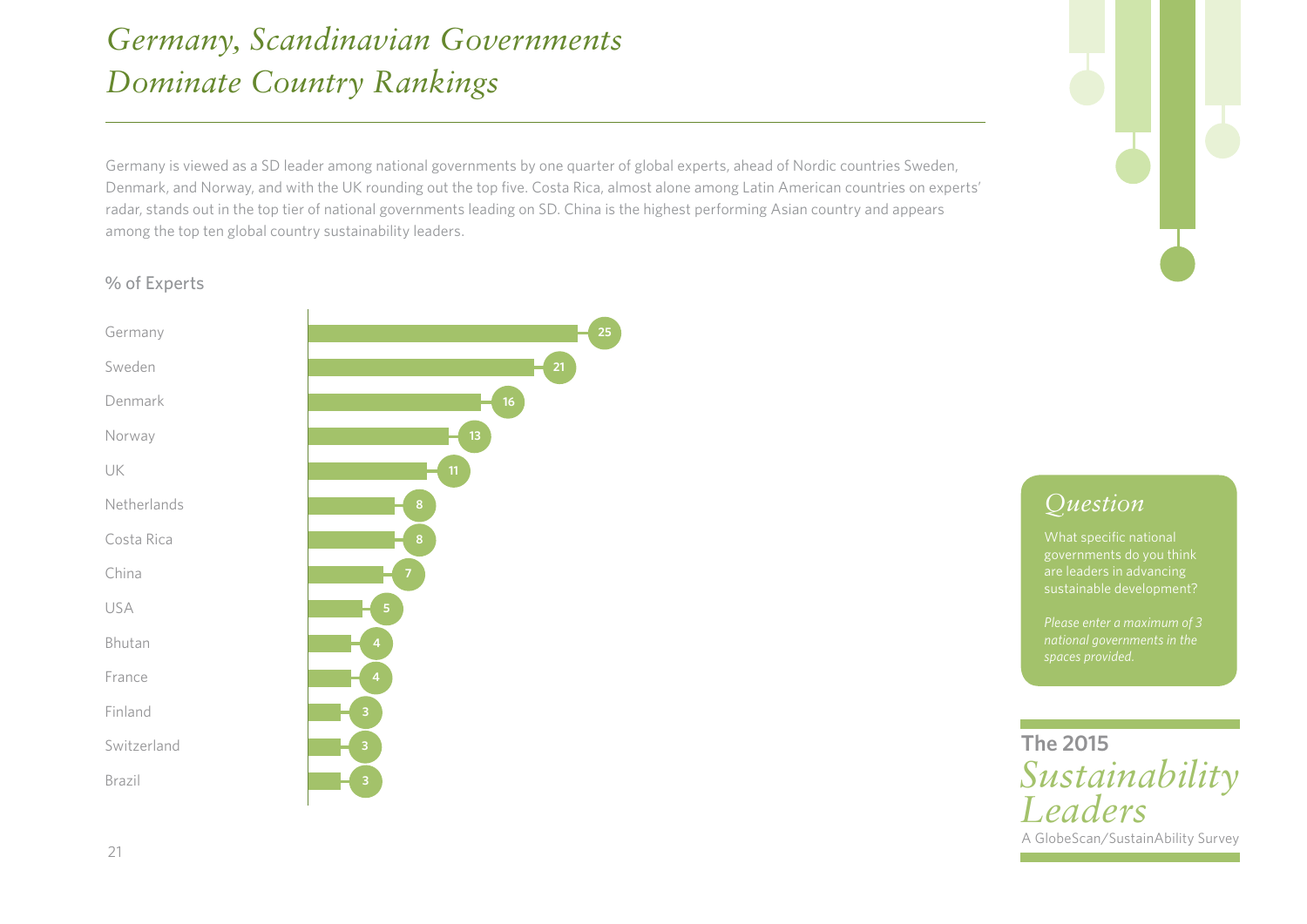## *Germany and Sweden's Leadership Consistent Across Geographies*

Experts across all regions agree on either Germany or Sweden as leading national governments in the area of SD. Norway, Denmark, and the UK are also mentioned as leaders by experts in nearly all regions. In Asia and Oceania, China is emerging as a new leader challenging the dominance of European countries.

% of Experts, by Region



UK

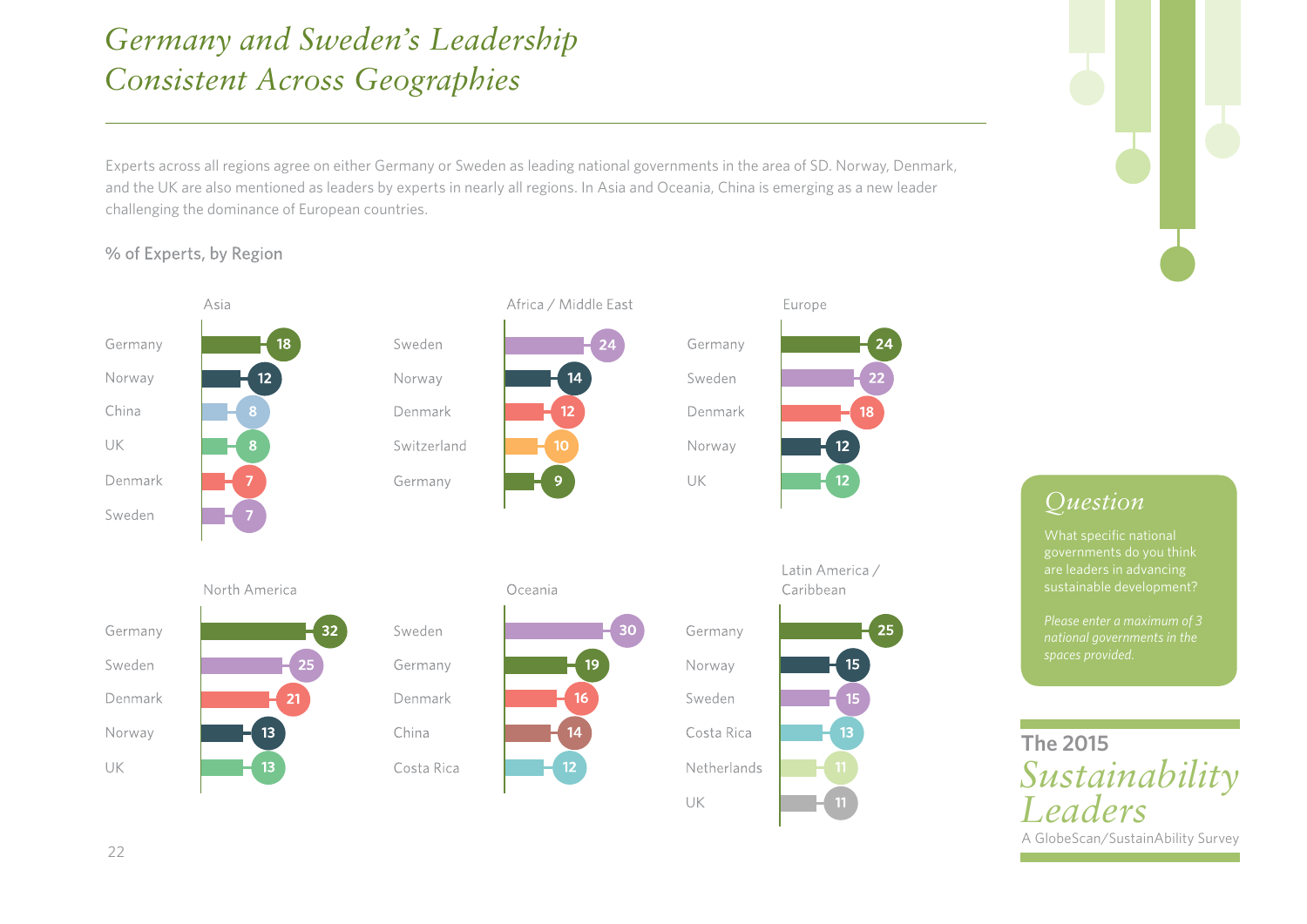## *Values Seen by Experts to Drive SD Leadership among National Governments*

A country's values, including its culture of support for SD both among leaders and the population, is considered by experts to be the main driver of perceived leadership among national governments. Experts also associate action on energy and climate change — especially aggressive goals around renewable energy — with SD leadership, followed by a country's policies being particularly ambitious, innovative, comprehensive, or strict. Being able to show results is also seen as a key factor of SD leadership among national governments.

#### % of Experts



### *Question*

**INSERT NATIONAL** GOVERNMENT#1 FROM development?

*Please enter up to two responses in the spaces* 

A GlobeScan/SustainAbility Survey *Sustainability Leaders* **The 2015**